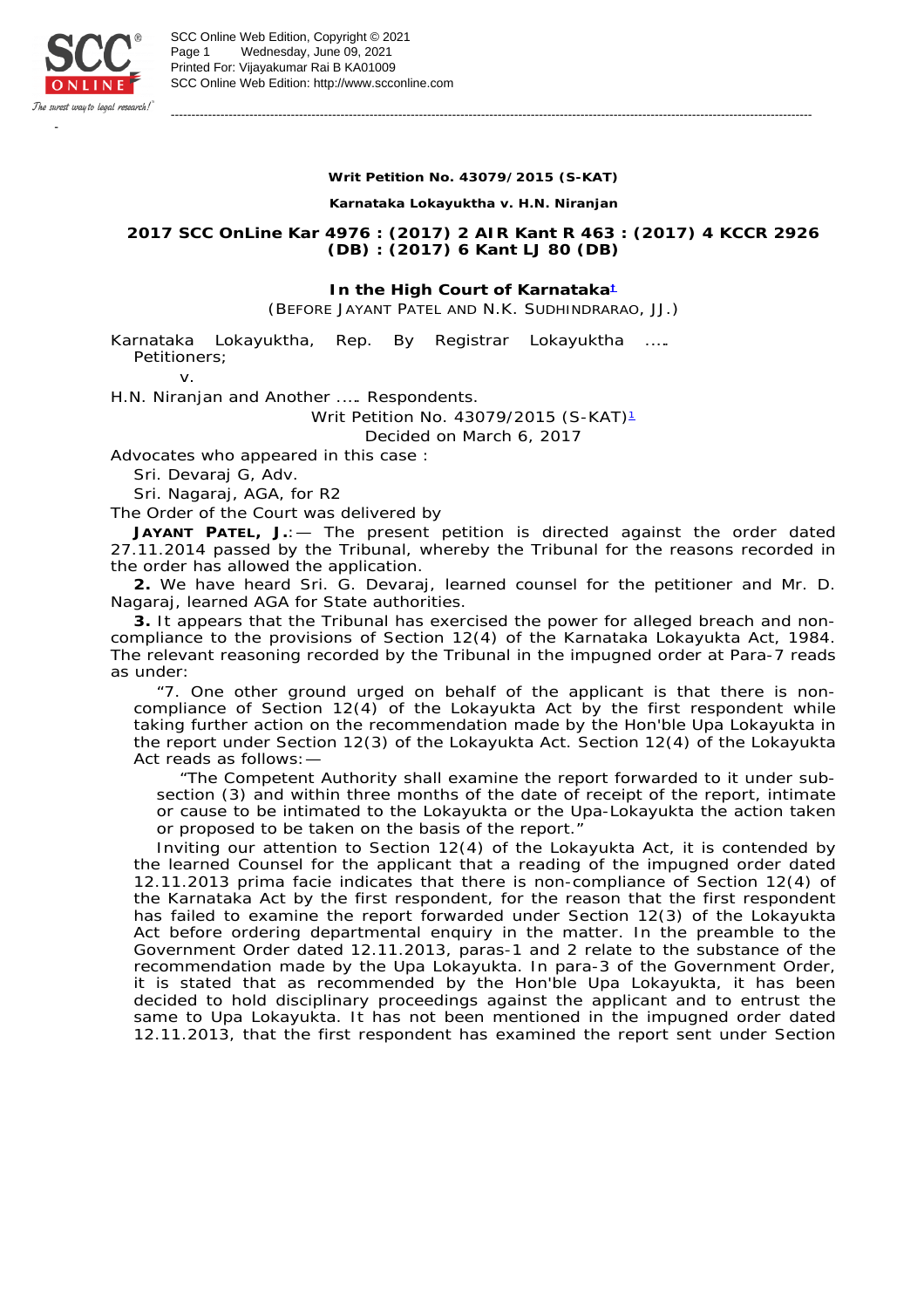

-

SCC Online Web Edition: http://www.scconline.com Printed For: Vijayakumar Rai B KA01009 Page 2 Wednesday, June 09, 2021 SCC Online Web Edition, Copyright © 2021

12(3) of the Lokayukta Act. When the statue mandates examination of the report sent under Section 12(3) of the Lokayukta Act, it is the bounden duty of the Competent Authority to which the said report is sent, to examine the report before taking any decision on the recommendation made in the report under Section 12(3) of the Lokayukta Act. The object of examination of the report sent under Section 12 (3) of the Lokayukta Act is to ensure that the public servant concerned is not subjected to any unwarranted disciplinary action. When the statue mandates examination of the report, the Competent Authority has to comply such mandate and failure in that regard invalidates the decision taken on such report. A reading of the impugned Government Order dated 12.11.2013 no where indicates that the first respondent has examined the report sent under Section 12(3) of the Lokayukta Act. It is only stated that as recommended by the Hon'ble Upa Lokayukta, it has been decided to hold disciplinary proceedings and to entrust the same to Upa Lokayukta concerned. It can be certainly said that the omission of the first respondent in this regard, which amounts to non-compliance of the mandatory requirement of Rule 12 (4) of the Lokayukta Act, has resulted in the vitiation of the order dated 12.11.2013 passed by the first respondent. We have to note in this case that in the complaint filed before the Karnataka Lokayukta in the matter, there was no allegation against the applicant. The name of the applicant figures in this case for the first time only in the report submitted by the Technical Wing of Karnataka Lokayukta. It is submitted on behalf of the applicant that the Assistant Executive Engineer concerned was the Implementation Officer as regards the concerned work and that the applicant cannot be held liable for any irregularity in the matter. The contentions of the applicant in this regard and the above facts are required to be examined by the first respondent while considering the recommendation made by the Upa Lokayukta in the report under Section 12(3) of the Lokayukta Act. It is for the said reason, the Competent Authority concerned has been mandated to examine the report forwarded to it under Section 12(3) of the Lokayukta Act. At the cost of repetition, we may point out that no where in the impugned order, it is stated that the report under Section 12(3) of the Lokayukta Act has been examined by the first respondent before passing the order dated 12.11.2013 directing initiation of departmental enquiry against the applicant. The Competent Authority has blindly accepted the recommendation made in the report sent under Section 12 (3) of the Lokayuktha Act and directed initiation of enquiry against the applicant. Having regard to the same, the order of initiation of departmental enquiry against the applicant and entrustment of the enquiry to the Hon'ble Upa Lokayukta as per order dated 12.11.2013 will have to be quashed. Consequently, all further proceedings pursuant to the said order, particularly issuance of the articles of charge dated 20.01.2014 cannot be sustained. However, the first respondent will be at liberty to examine the report and take appropriate action in the matter."

-----------------------------------------------------------------------------------------------------------------------------------------------------------

**4.** It is not the case of the petitioner herein, that the State Government has independently considered the matter under Section 12(4) of the Lokayukta Act and thereafter had passed the order. But the only contention raised by the learned counsel appearing for the petitioner is that in the preamble of the order the State Government has referred to the contents of the recommendation of the Lokayuktha and therefore it may be considered as deemed consideration by the State Government and resultantly compliance to Section 12(4) of the Act.

**5.** We are afraid that such contention can be accepted. What is required to be considered as per the provisions of 12(4) of the Act is consideration and application of mind by the Government for concurring with the opinion of Lokayuka, for initiation of the enquiry. When there is no examination of the case by the Government under Section 12(4) of the Act, it cannot be said the Tribunal has committed any error which may call for any interference by this court.